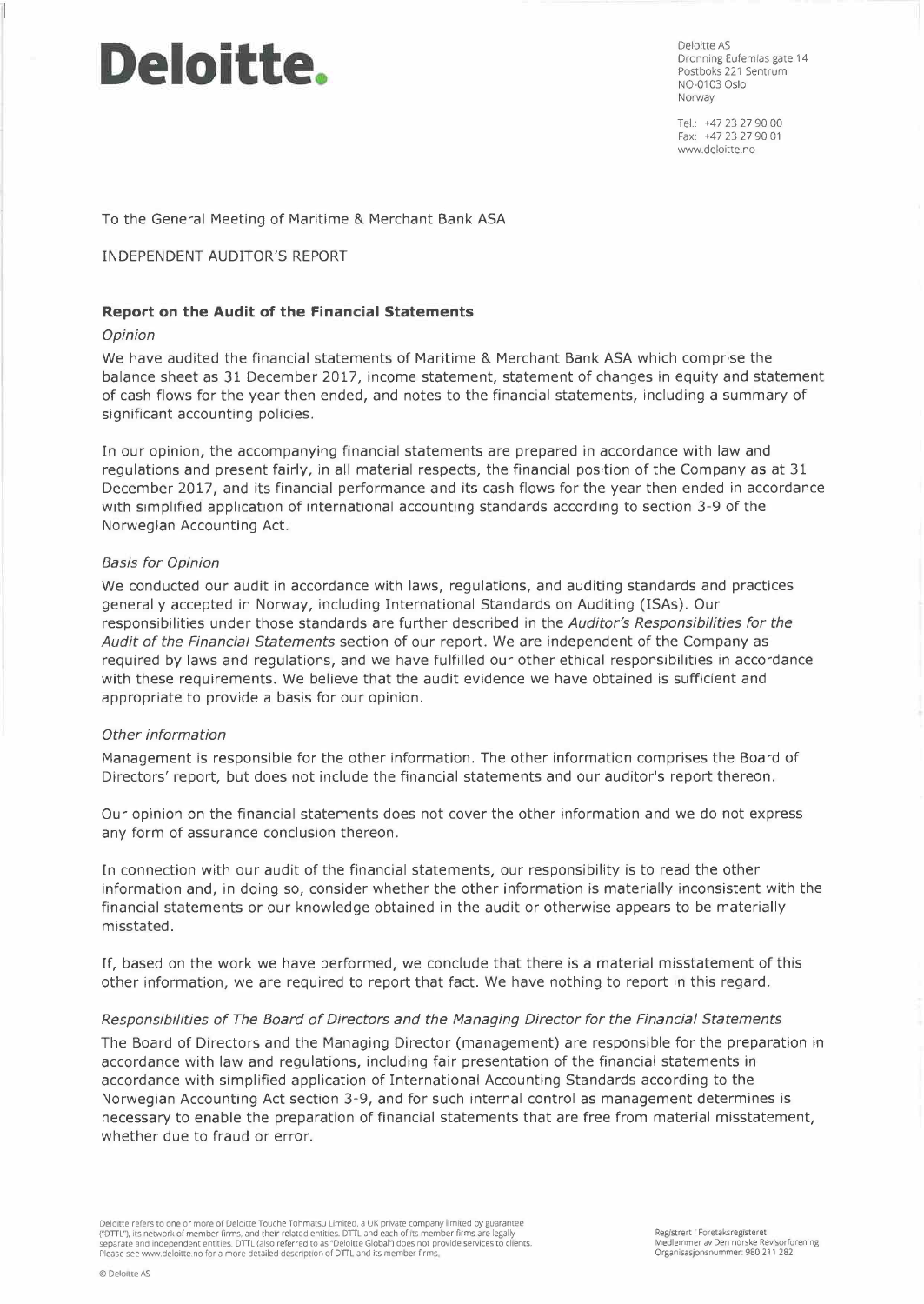# **Deloitte.**

In preparing the financial statements, management is responsible for assessing the Company's ability to continue as a going concern, disclosing, as applicable, matters related to going concern and using the going concern basis of accounting unless management either intends to liquidate the Company or to cease operations, or has no realistic alternative but to do so.

#### *Auditor's Responsibilities for the Audit of the Financial Statements*

Our objectives are to obtain reasonable assurance about whether the financial statements as a whole are free from material misstatement, whether due to fraud or error, and to issue an auditor's report that includes our opinion. Reasonable assurance is a high level of assurance, but is not a guarantee that an audit conducted in accordance with laws, regulations, and auditing standards and practices generally accepted in Norway, including ISAs will always detect a material misstatement when it exists. Misstatements can arise from fraud or error and are considered material if, individually or in aggregate, they could reasonably be expected to influence the economic decisions of users taken on the basis of these financial statements.

As part of an audit in accordance with laws, regulations, and auditing standards and practices generally accepted in Norway, including ISAs, we exercise professional judgment and maintain professional scepticism throughout the audit. We also:

- identify and assess the risks of material misstatement of the financial statements, whether due to fraud or error. We design and perform audit procedures responsive to those risks, and obtain audit evidence that is sufficient and appropriate to provide a basis for our opinion. The risk of not detecting a material misstatement resulting from fraud is higher than for one resulting from error, as fraud may involve collusion, forgery, intentional omissions, misrepresentations, or the override of internal control.
- obtain an understanding of internal control relevant to the audit in order to design audit procedures that are appropriate in the circumstances, but not for the purpose of expressing an opinion on the effectiveness of the Company's internal control.
- evaluate the appropriateness of accounting policies used and the reasonableness of accounting estimates and related disclosures made by management.
- conclude on the appropriateness of management's use of the going concern basis of accounting and, based on the audit evidence obtained, whether a material uncertainty exists related to events or conditions that may cast significant doubt on the Company's ability to continue as a going concern. If we conclude that a material uncertainty exists, we are required to draw attention in our auditor's report to the related disclosures in the financial statements or, if such disclosures are inadequate, to modify our opinion. Our conclusions are based on the audit evidence obtained up to the date of our auditor's report. However, future events or conditions may cause the Company to cease to continue as a going concern.
- evaluate the overall presentation, structure and content of the financial statements, including the disclosures, and whether the financial statements represent the underlying transactions and events in a manner that achieves fair presentation.

We communicate with those charged with governance regarding, among other matters, the planned scope and timing of the audit and significant audit findings, including any significant deficiencies in internal control that we identify during our audit.

# **Report on Other Legal and Regulatory Requirements**

# *Opinion on the Board of Directors' report*

Based on our audit of the financial statements as described above, it is our opinion that the information presented in the Board of Directors' report concerning the financial statements, the going concern assumption, and the proposal for the coverage of the loss is consistent with the financial statements and complies with the law and regulations.